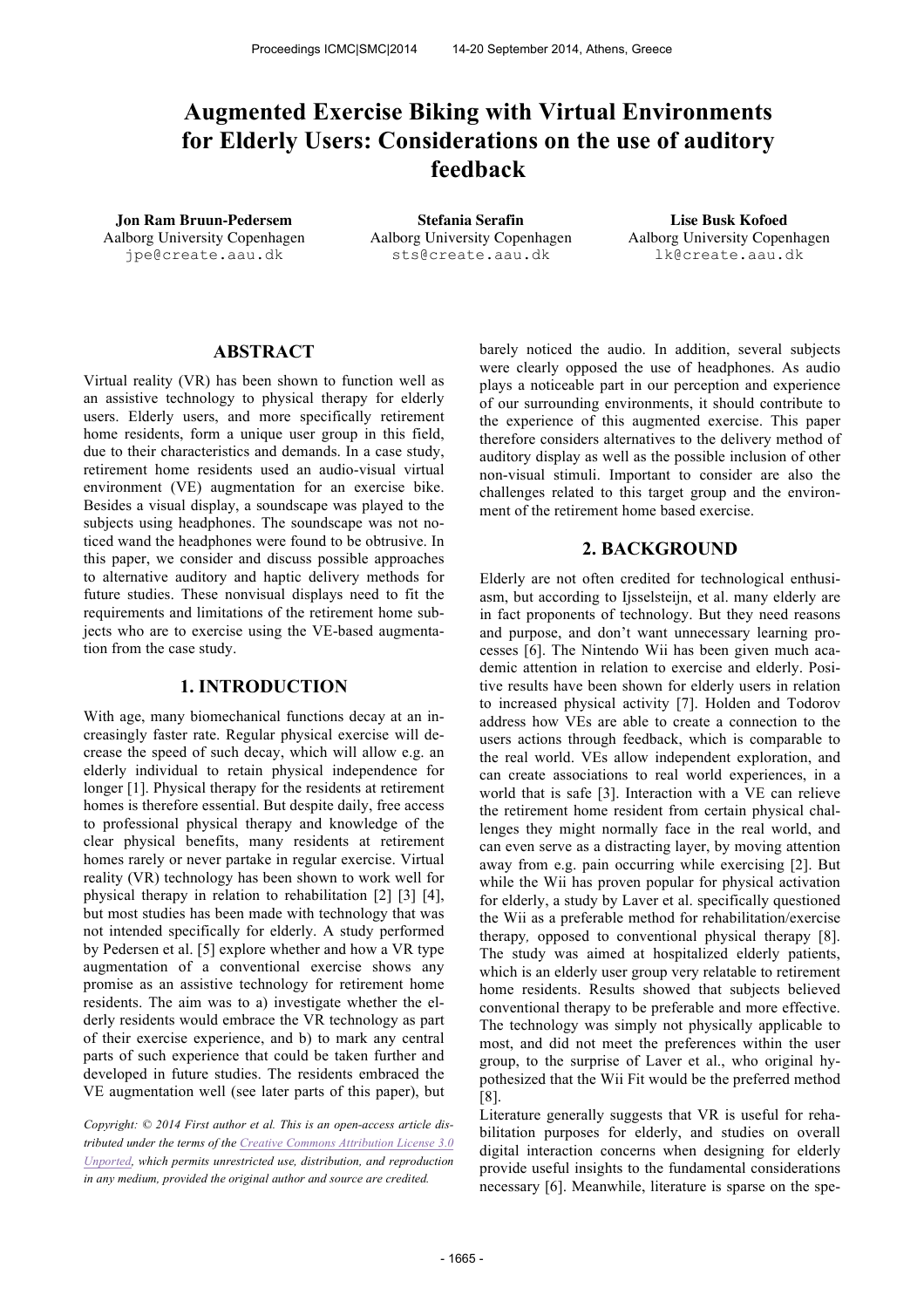cific considerations (e.g. content and form), when it comes to tailoring inherently interesting digital or VR experiences for the elderly - a point that was also highlighted by Laver et al. [8].

## **3. PRELIMINARY CASE STUDY**

At Akaciegården, a retirement home in Frederiksberg, Denmark, the exercise routine with the highest percentage of users at Akaciegården is the *manuped* – a regular chair-based exercise bike that uses both arms and legs to pedal (see: figure 1). While being the preferred exercise routine, the manuped is a very static and repetitive form of exercise. A qualitative study involving 16 residents showed that the most common reason (besides body pain) to avoid exercise is laziness and lack of interest in the exercise itself, and that the exercise routine is predominantly not considered compelling or stimulating.

The limitations to the physical and mental capabilities of many residents narrow their ability to visit places outside the retirement home. VEs have a potential to provide some degree such of experience. In a subsequent study, 10 retirement home residents (2 females, average age: 83, SD age: 9.1) were presented with an audio-visual VE augmented manuped exercise and interviewed while using the system. Residents performed their exercise actions identically to a normal routine, but saw a VE move on a screen in front of them as they pedaled the manuped and heard a soundscape through headphones. Results showed that 7/10 subjects would prefer the VE augmented exercise to that of the ordinary form. The exercise gave the possibility to explore and travel to a place that would otherwise be out of reach for most of the users. A subject who was too obese to travel outside the retirement home without assistance stated "(…) *the sudden ability to go outside and actually have the world moving towards you, in front of you, and the ability go places I've not gone before, seeing things I never knew. This is wonderful*".

# **4. AUGMENTING THE VE**

A sensor was placed on a manuped and connected to an Arduino board and Macbook Pro via USB. The signal was processed through Max/MSP, which checked for signal changes every millisecond.



**Figure 1**: Left: the manuped. Upper right: the sensor on the frame and the magnet on the pedal arm.

The VE was displayed on a 1080p 46' Samsung LED monitor, running a relatively steady 40-50fps. A soundscape was played through a pair of Sennheiser HD600 headphones. The visuals of VE (see figure 2) were created in Unity3d.



**Figure 2**: The VE designed for the residents. A nature experience was the central requirement.

Laver et al. address the importance of keeping the technology-interaction simple and relevant to the conventional exercise routines [8]. As such, the only interactive features of the VE augmentation were acceleration and deceleration along a predetermined path. There were no interactive auditory elements in the auditory display. The soundscape was a seamless loop displaying environmental objects by wind in the trees and grass, as well as birds singing.

# **5. CONSIDERATIONS ON THE USE OF SOUND AND MUSIC AS FEEDBACK**

Subjects' responses were almost exclusively mentioning objects and elements from the visual display. The use of headphones as the sound delivery method was however noticed, and not popular as they were perceived as tight, warm and uncomfortable. This made it clear that a) alternative audio delivery methods would be preferable in future studies with the user group and b) that the general nature of the nonvisual display had to be reconsidered to provide a stronger impact on the subjects.

In future studies, we are interested in investigating both whether and how other forms of nonvisual feedback, such as auditory, haptic, and/or music feedback will affect the residents' experience while exercising with the VE augmentation. Below is a bullet list of often-used feedback auditory and haptic methods for displaying VEs as well as some additional auditory methods for motivating exercise. Many are interesting possibilities for future studies, while others might not fit the purpose of the user group.

*Feedback from a virtual bike*

- The sounds of the surfaces on which the bike is driving in the VE (e.g. when the bike is running on grass, it produces a different feedback than when running on gravel or asphalt).
- A combination of auditory and haptic feedback, so subjects both feel and hear the different surfaces.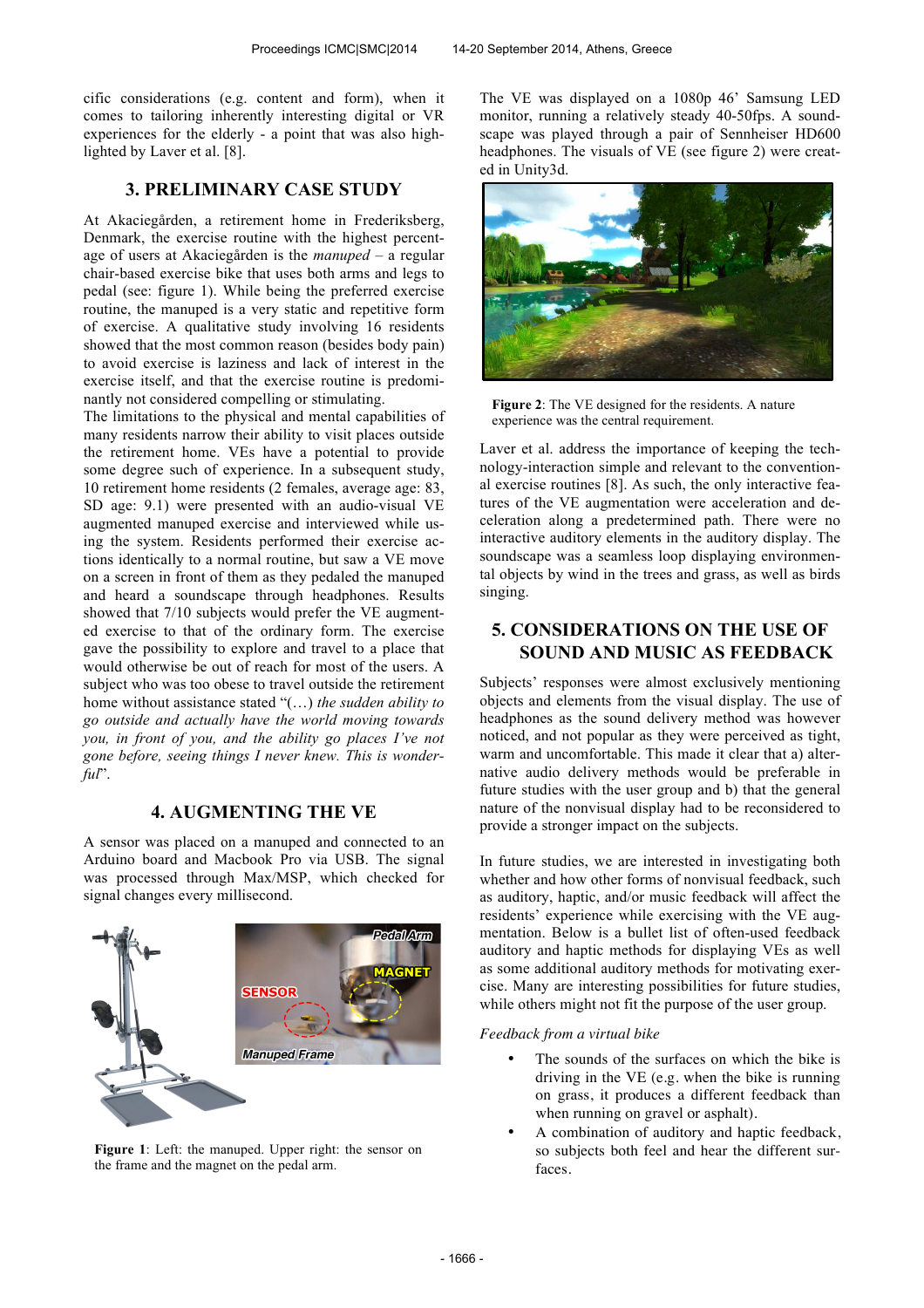#### *Feedback from the VE*

- Soundscapes with attention capturing elements (for example flying birds or insects), to see if subjects will divert their attention and move towards a specific place.
- Binaural sound rendering, to explore whether sound location plays a role on capturing attention.

## *Musical and rhythmic interaction*

- Rhythmic auditory feedback, which might encourage the subjects to follow a certain tempo while biking.
- Motivational music delivered together with the experience
- Interactive versus passive music, e.g., music that changes according to the action of the subject versus the subject following the music.

#### *Sound delivery methods*

- Non-headphone delivery, that either only delivers a user experience to the active user, or combines the active user space as well as the remaining residents using the space.
- Headphones/bone conduction vs. speakers.

## **5.1 Feedback delivery limitations**

Since there is not a lot of literature showing the content related preference for our specific user group, the unresolved issue with this list is not the novelty of the methods, but how this user group will react to these methods. The issue is that avoiding the use headphones makes isolation of the audio quite a lot more challenging. The manuped exercise in the case study was performed in a shared, social space forming the 9x12m2 physical therapy "gym", which often host 3-4 residents exercising at the same time (shown in Figure 3).



**Figure 3**: Top view of the retirement home "gym"

Not isolating the auditory feedback to the manuped user could negatively affect the exercising experience of other present residents. Meanwhile, a possible solution could be to not avoid feedback emission into the different "spaces" within the gym, but to use it.

Each space could be given its individual subset of the feedback and with different delivery methods, which would in turn contribute something positive to its space.

#### **5.2 Feedback possibilities for multiple spaces**

If we look at the bullet list just depicted, *feedback from a virtual bike,* meaning anything related to the VE bike's interaction with the other VE elements (such as e.g. the gravel path) would be confined to the space of the manuped exercise. A current hypothesis is that sharing such information between spaces would not contribute positively to anyone not partaking in the manuped activity. Audio feedback is the more challenging part, while haptic feedback from the VE will be easily isolated to the manuped user through actuators. *Feedback from the VE* such as soundscapes and various environmental attentioncapturing elements could be very interesting to share between spaces. It would be very interesting to see if such stimuli would somehow transcend the primary task with the VE user, and e.g. create additional or alternative moods for the remaining exercise space, and how it would be considered as an addition to that space for the overall exercise experience of the non-manuped users. Binaural rendering without headphones is possible through transaural audio rendering [9]. However, it would seem that cost/benefit might be low in a common space area that is noisy, with a user group with a potentially very limited hearing. *Musical and rhythmic interaction* could also reach both spaces by some of the same concepts just described, but with a different effect. Motivational/interactive music and rhythmic feedback could also transcend the spaces.

#### **5.3 Sound delivery for the individual spaces**

While haptic feedback can be applied through local actuators, and any audio delivered to the entire exercise space can be delivered through conventional speakers, isolating the sound delivery to the manuped user requires a more unconventional approach. However, this could be achieved through directional sound methods such as e.g. the SoundDome technology from Brown Innovations, which delivers 80% drop-off outside the sweet spot of the dome. Meanwhile, the SoundDome has a frequency response between  $150Hz-20KHz$  (+/- 2dB), which limits its utilization for lower frequency feedback from the VE. Circumventing this limiting factor involves the distribution of the feedback between the different audio and haptic delivery technologies. The directional audio should be assigned to deliver only auditory cues from the feedback of the VE bike, as well as other local environmental elements that could be considered exclusively interesting to the manuped user. If this feedback extends the lower limits of the directional sound delivery, the actuators could prove a contributing factor the lower sound frequencies through vibration.

The combination could deliver a multimodal stimulus that might be perceived by the manuped user as one seamless signal, and without it interfering with the space of the additional exercising residents.